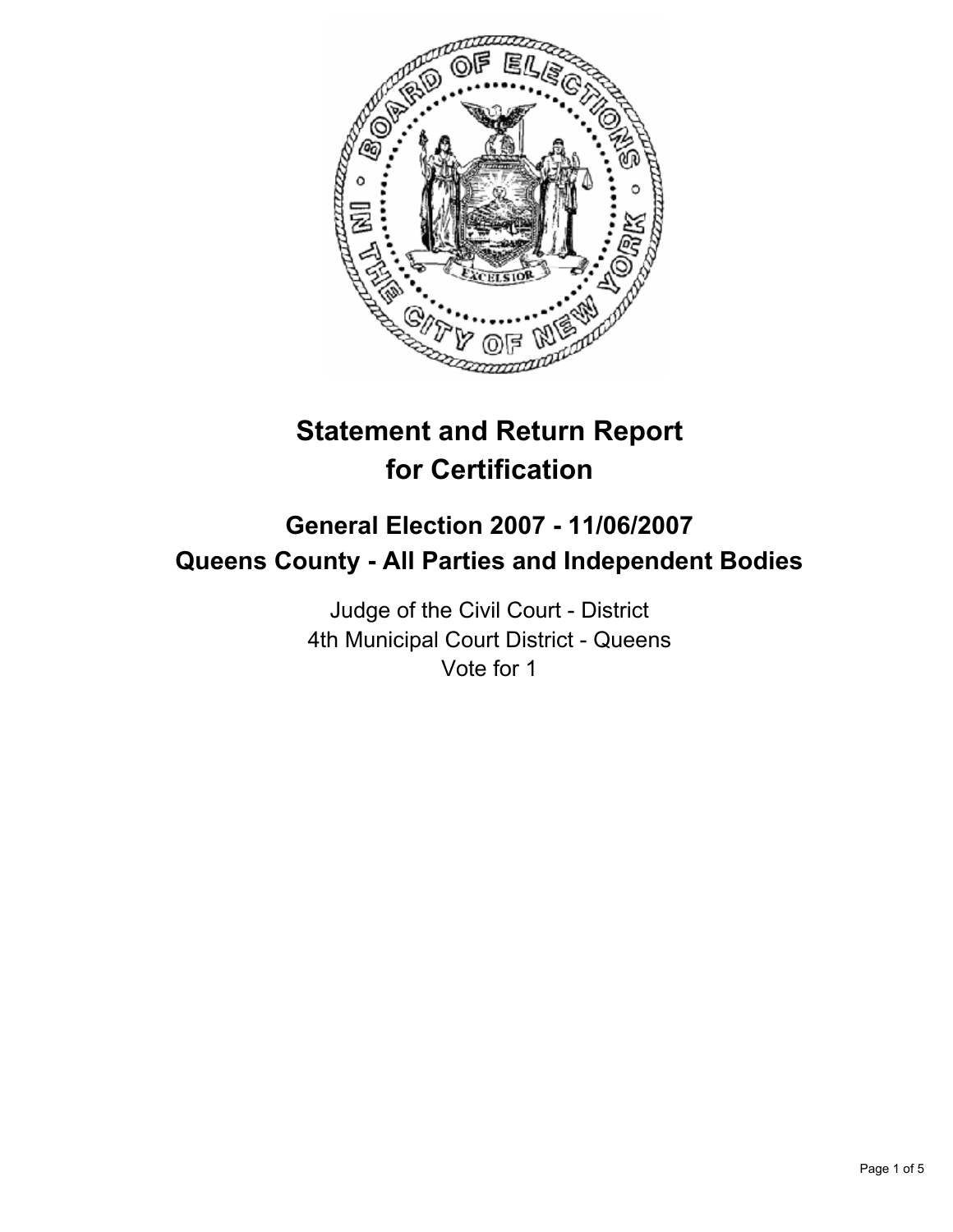

#### **Assembly District 24**

| PUBLIC COUNTER               | 1,514 |
|------------------------------|-------|
| <b>EMERGENCY</b>             | 0     |
| ABSENTEE/MILITARY            | 74    |
| <b>AFFIDAVIT</b>             | 5     |
| <b>Total Ballots</b>         | 1,593 |
| CHEREE A BUGGS (DEMOCRATIC)  | 936   |
| ROBERT BELTRANI (REPUBLICAN) | 442   |
| <b>Total Votes</b>           | 1,378 |
| Unrecorded                   | 215   |

## **Assembly District 25**

| PUBLIC COUNTER               | 691 |
|------------------------------|-----|
| <b>EMERGENCY</b>             |     |
| ABSENTEE/MILITARY            | 77  |
| <b>AFFIDAVIT</b>             | 8   |
| <b>Total Ballots</b>         | 776 |
| CHEREE A BUGGS (DEMOCRATIC)  | 464 |
| ROBERT BELTRANI (REPUBLICAN) | 150 |
| <b>Total Votes</b>           | 614 |
| Unrecorded                   | 162 |

#### **Assembly District 26**

| <b>PUBLIC COUNTER</b>        | 26 |
|------------------------------|----|
| <b>EMERGENCY</b>             |    |
| ABSENTEE/MILITARY            |    |
| AFFIDAVIT                    |    |
| <b>Total Ballots</b>         | 30 |
| CHEREE A BUGGS (DEMOCRATIC)  | 19 |
| ROBERT BELTRANI (REPUBLICAN) | 10 |
| <b>Total Votes</b>           | 29 |
| Unrecorded                   |    |

## **Assembly District 27**

| PUBLIC COUNTER               | 1,025 |
|------------------------------|-------|
| <b>EMERGENCY</b>             | 4     |
| ABSENTEE/MILITARY            | 70    |
| <b>AFFIDAVIT</b>             | 10    |
| <b>Total Ballots</b>         | 1,109 |
| CHEREE A BUGGS (DEMOCRATIC)  | 634   |
| ROBERT BELTRANI (REPUBLICAN) | 278   |
| <b>Total Votes</b>           | 912   |
| Unrecorded                   | 197   |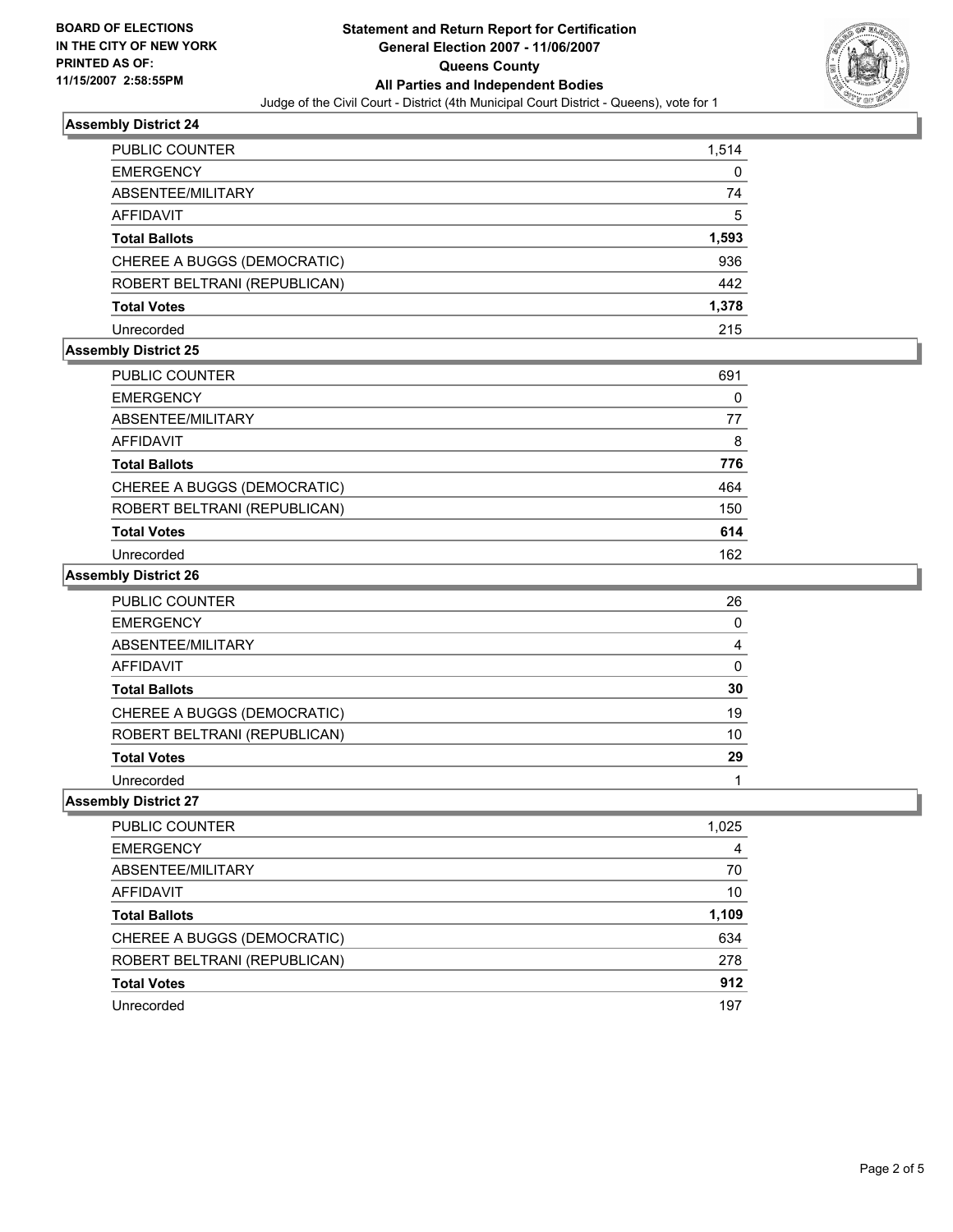

## **Assembly District 28**

| <b>PUBLIC COUNTER</b>        | 790 |
|------------------------------|-----|
| <b>EMERGENCY</b>             | 0   |
| ABSENTEE/MILITARY            | 100 |
| AFFIDAVIT                    |     |
| <b>Total Ballots</b>         | 897 |
| CHEREE A BUGGS (DEMOCRATIC)  | 576 |
| ROBERT BELTRANI (REPUBLICAN) | 232 |
| <b>Total Votes</b>           | 808 |
| Unrecorded                   | 89  |

#### **Assembly District 29**

| <b>PUBLIC COUNTER</b>        | 3,714 |  |
|------------------------------|-------|--|
| <b>EMERGENCY</b>             |       |  |
| ABSENTEE/MILITARY            | 181   |  |
| <b>AFFIDAVIT</b>             | 33    |  |
| <b>Total Ballots</b>         | 3,932 |  |
| CHEREE A BUGGS (DEMOCRATIC)  | 2,994 |  |
| ROBERT BELTRANI (REPUBLICAN) | 206   |  |
| JOHN CRONIN (WRITE-IN)       |       |  |
| <b>Total Votes</b>           | 3,201 |  |
| Unrecorded                   | 731   |  |

## **Assembly District 31**

| PUBLIC COUNTER               | 1,010 |
|------------------------------|-------|
| <b>EMERGENCY</b>             |       |
| ABSENTEE/MILITARY            | 22    |
| <b>AFFIDAVIT</b>             | 14    |
| <b>Total Ballots</b>         | 1,048 |
| CHEREE A BUGGS (DEMOCRATIC)  | 763   |
| ROBERT BELTRANI (REPUBLICAN) | 43    |
| <b>Total Votes</b>           | 806   |
| Unrecorded                   | 242   |

## **Assembly District 32**

| PUBLIC COUNTER               | 3,581 |
|------------------------------|-------|
| <b>EMERGENCY</b>             | 3     |
| ABSENTEE/MILITARY            | 86    |
| <b>AFFIDAVIT</b>             | 29    |
| <b>Total Ballots</b>         | 3,699 |
| CHEREE A BUGGS (DEMOCRATIC)  | 2,753 |
| ROBERT BELTRANI (REPUBLICAN) | 133   |
| <b>Total Votes</b>           | 2,886 |
| Unrecorded                   | 813   |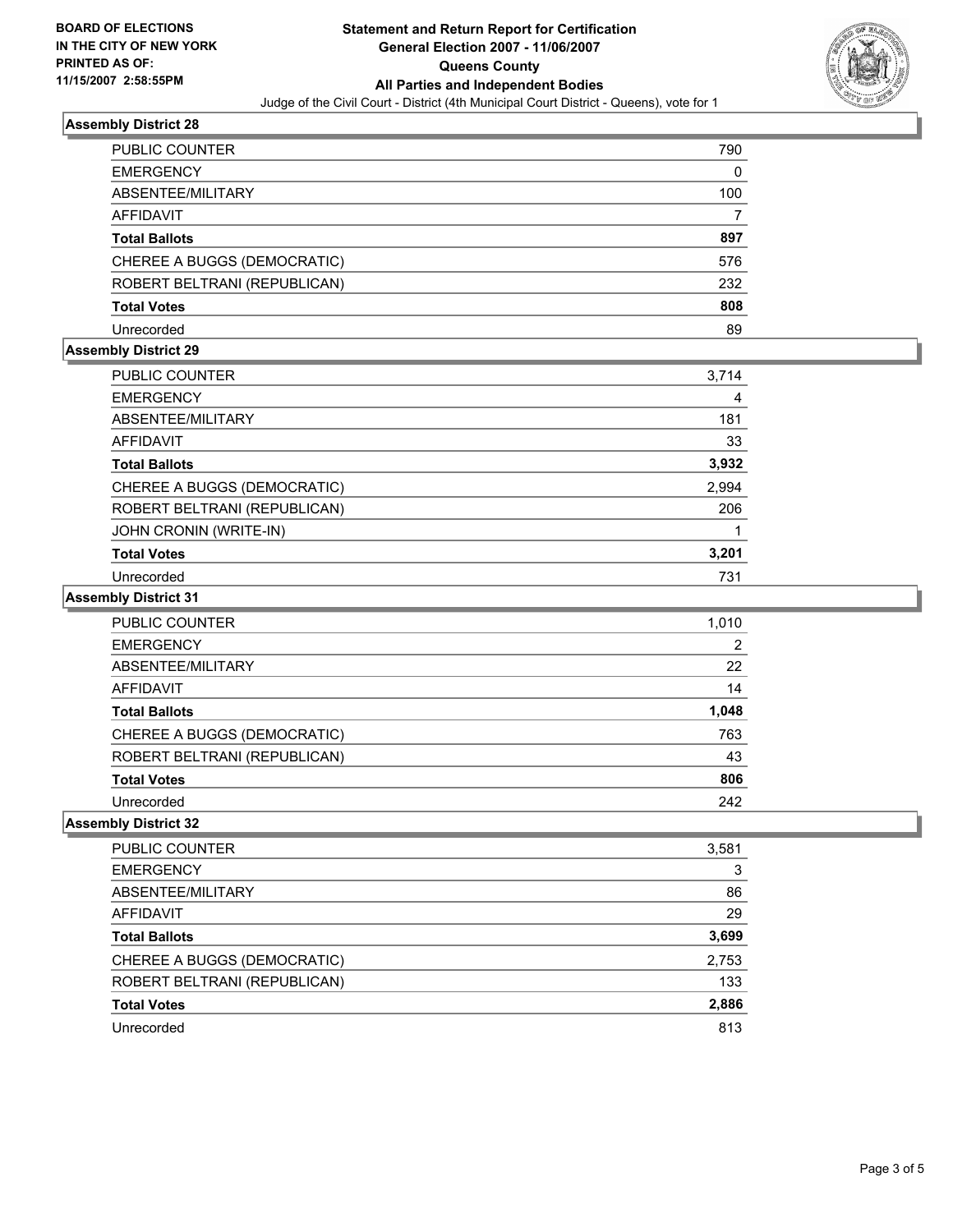

## **Assembly District 33**

| 3,862 |
|-------|
| 0     |
| 115   |
| 38    |
| 4,015 |
| 2,921 |
| 427   |
| 3,348 |
| 667   |
|       |

## **Assembly District 38**

| PUBLIC COUNTER               | 829 |
|------------------------------|-----|
| <b>EMERGENCY</b>             | 0   |
| ABSENTEE/MILITARY            | 34  |
| AFFIDAVIT                    | 10  |
| <b>Total Ballots</b>         | 873 |
| CHEREE A BUGGS (DEMOCRATIC)  | 480 |
| ROBERT BELTRANI (REPUBLICAN) | 241 |
| <b>Total Votes</b>           | 721 |
| Unrecorded                   | 152 |
|                              |     |